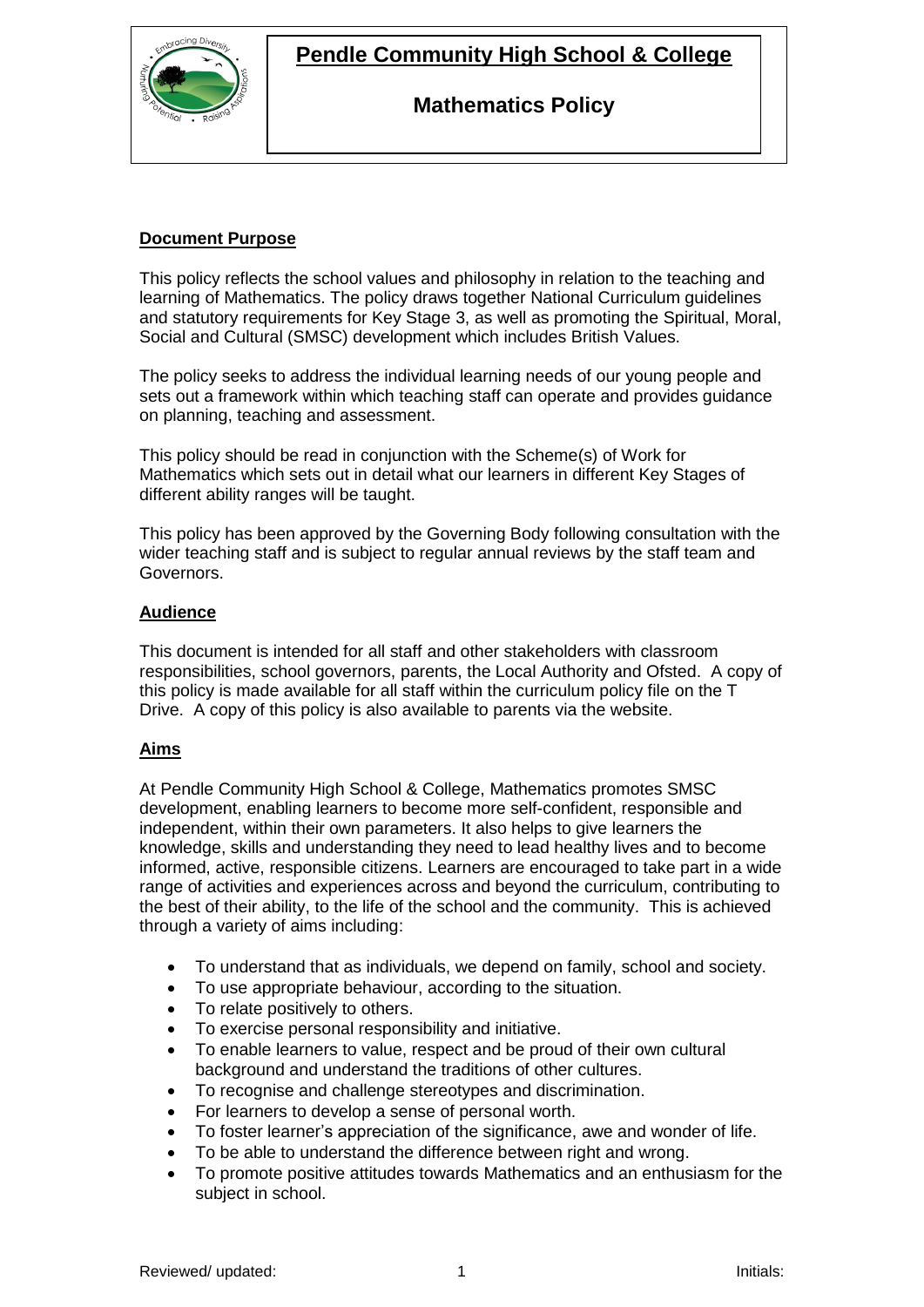**Pendle Community High School & College**



### **Mathematics Policy**

### **The National Curriculum**

At Pendle Community High School and College the National Curriculum for Mathematics is used and aims to ensure that all pupils:

- Become **fluent** in the fundamentals of mathematics, including through varied and frequent practice with increasingly complex problems over time, so that pupils develop conceptual understanding and the ability to recall and apply knowledge rapidly and accurately
- **reason** mathematically by following a line of enquiry, conjecturing relationships and generalisations, and developing an argument, justification or proof using mathematical language
- can **solve problems** by applying their mathematics to a variety of routine and non-routine problems with increasing sophistication, including breaking down problems into a series of simpler steps and persevering in seeking solutions.

### **In addition, Mathematics aims to ensure that all learners get opportunities**

- to develop their understanding of Mathematics through experience, exploration and enquiry
- to work at a level matched to their ability using a variety of suitable materials within their Key Stage or from an earlier one if deemed appropriate
	- "learners at a very early stage of development will need people around them who can help them to explore and interpret the world. They have difficulty in making sense of that world and need many opportunities to handle and test out objects, look for patterns and sequences in experiences and generally extend their focus from the immediate to things further away. As they begin to develop the understanding that they can have an effect on their world, they can be offered a much wider range of activities and objects to explore. They are still likely to require plenty

of repetition but may be able to cope with different examples of a similar activity. When cause and effect has been established, early problem solving can begin." *Vale of Evesham Curriculum*

- to show awareness of changes in shape, position or quantity and be aware of cause and effect or anticipation in familiar Mathematical activities.
- to experience the vocabulary of Mathematics leading to reading and spelling mathematical vocabulary, at a level consistent with their increasing word reading and spelling knowledge.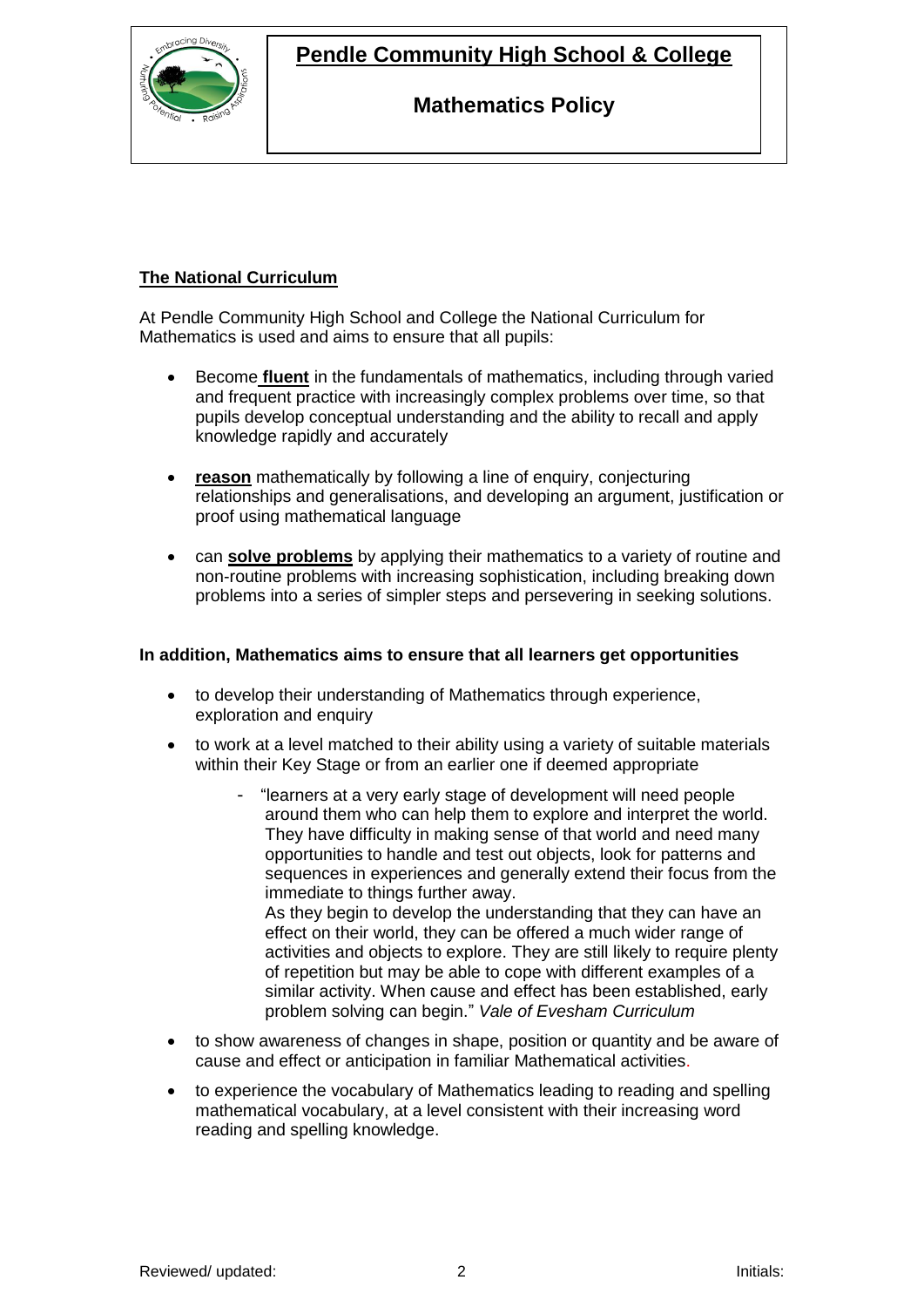

# **Pendle Community High School & College**

## **Mathematics Policy**

- to develop and improve their skills in counting, understanding and using numbers, calculating simple addition and subtraction problems; and to describe shapes, spaces, and measures.
- to develop Mathematical reasoning skills and the ability to solve problems logically and systematically

### **For some learners there will also be opportunities to be able to:**

- Develop confidence and mental fluency with whole numbers, counting and number facts extending to the four operations and the concept of place value.
- Make connections between multiplication and division and with fractions, decimals, percentages and ratio.
- Develop efficient written and mental methods and perform calculations accurately with increasingly large whole numbers and attempt increasingly complex problems.
- Develop their ability to recognise, describe, draw, compare and sort different shapes extending to classifying shapes with increasingly complex geometric properties and to learn the vocabulary they need to describe them.
- Use measuring instruments with increasing accuracy and make connections between measure and number.
- Reason mathematically by following a line of enquiry, consider patterns and relationships and develop an argument or proof using mathematical language.
- Solve problems by applying their mathematics to a variety of problems, including breaking down problems into a series of simpler steps and persevering in seeking solutions.

The National Curriculum for Mathematics reflects the importance of spoken language in learners' development across the whole curriculum – cognitively, socially and linguistically. The quality and variety of language that learners hear and speak are key factors in developing their mathematical vocabulary and presenting a mathematical justification, argument or proof. They must be assisted in making their thinking clear to themselves as well as others and teachers should ensure that learners build secure foundations by using discussion to probe and remedy any misconceptions.

### **Time Allocation / Cross-Curricular Links**

The subject of Mathematics is allocated the appropriate amount of time, taking into account NC guidance, to provide all learners with a broad and balanced curriculum which is appropriate for their needs. For some learners the breadth and balance of the curriculum is addressed through personalised timetables.

Maths is a creative and highly interconnected subject, which is essential to everyday life and necessary for most forms of employment.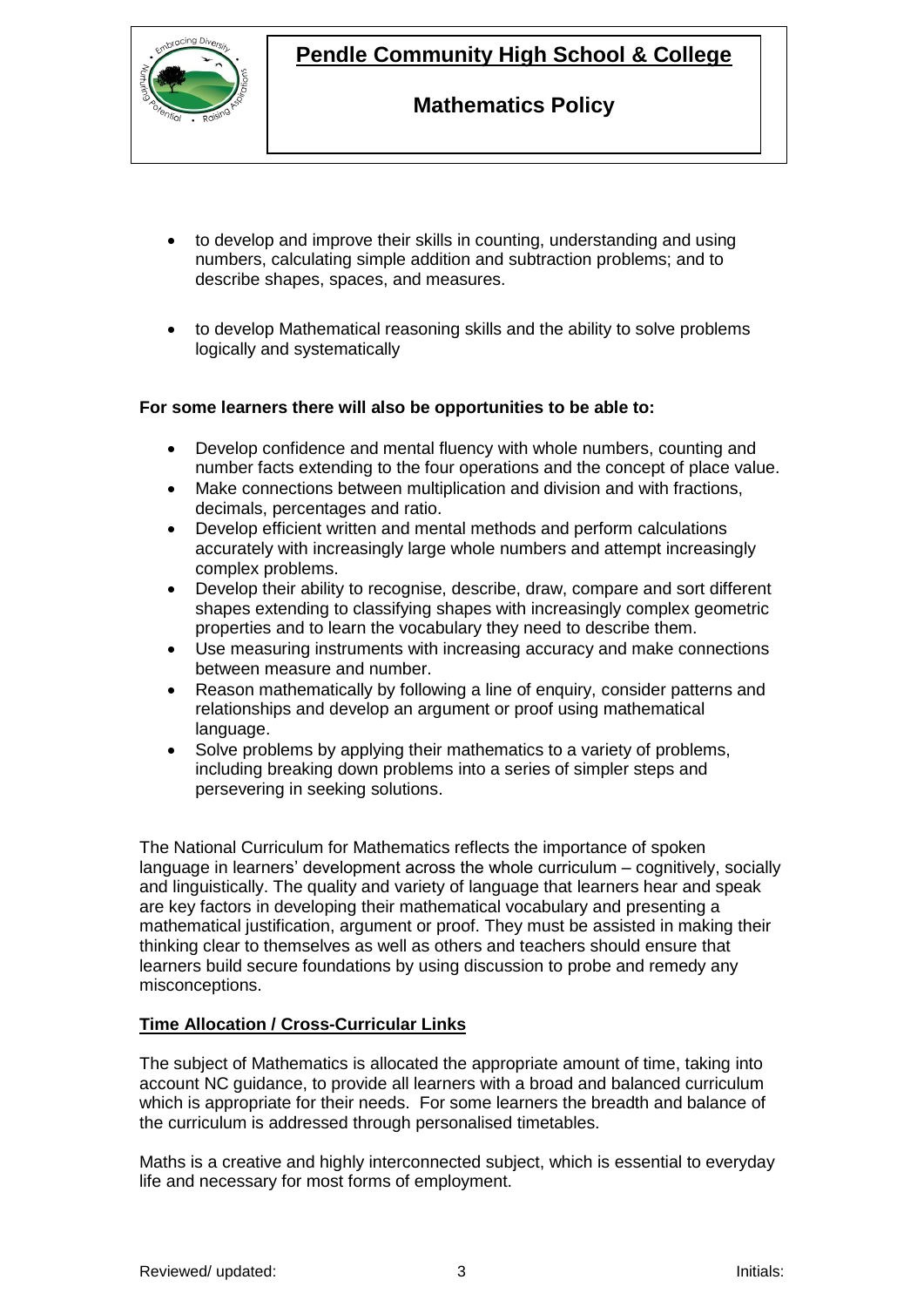

# **Pendle Community High School & College**

## **Mathematics Policy**

This subject affords opportunities to link to other curriculum areas such as:

- **Geography** (e.g. Daily weather charts, Surveys on origin of items, map reading and co-ordinates in town planning, use of thematic data when comparing and contrasting countries, sorting and matching symbols)
- **Food Technology** (e.g. Measuring ingredients, temperature, simple fractions, expiration dates and costing of ingredients, estimating shape and size, following a recipe, exploring data, cooking times, sorting plants from animals)
- **PSHE** (e.g. Surveys on healthy eating. sequencing the stages of development, charities and fund raising. Recognising British coins and notes, role play banks and shops exchanging coins for items. Exploring the cost of items and simple budgets, sequencing empty bottles of alcohol by alcohol strength, classifying drugs into Class A, B, C, exploring the price of cigarettes/ alcohol and illegal drugs and how addiction can lead to financial loss amongst other things. Dangers of gambling; look at betting odds /probability of winning etc.)
- **Art** (e.g. patterns and tessellations, sequencing and mixing colours and shapes)
- **Modern Foreign Languages** (e.g. Counting in the language of choice, learning the days of the week, months of the year in the language of choice)
- **History** (e.g. Placing items/ events in chronological order, Roman numerals, dates, age, duration of events, time between different periods, vocabulary linked to time)
- **Literacy** (e.g. Reading and spelling of mathematical vocabulary and numbers, sequencing a story, labelling items, sorting and matching symbols, following instructional text, comparisons)
- **RE** (e.g. geometrical patterns and recognising shapes within buildings, specific religious dates/ months)
- **Physical Development** (e.g. Timed activities, distances, positional vocabulary, measuring in non-standard units, dimensions, colours and shapes in apparatus)
- **Science** (e.g. Measuring liquids, calorific value of food, spacing of seeds when planting, measuring growth of plants, use of dibbers, comparing temperature, length of incubation, simple fractions and using measuring cylinders)
- **Use of ICT** (e.g. Calculators, programming roamers and bee bots, use of equipment, interactive whiteboard puzzles, use of spreadsheet charts for data presentation, ordering within algorithms, using counters within a loop, using timers within a program, organising folders, flowcharts)
- **Vocational Education** (e.g. Planning a budget, understanding wages, identifying coins, practical and real-life money exercises, reading timetables, sorting exercises, matching and pairing, memory games)

### **Assessment, Recording and Reporting of Learner Progress**

### **Introduction - Monitoring Learner Progress and Achievement**

At Pendle Community High School & College, we have a good knowledge of the strengths and areas for development of individual learners. From this, accurate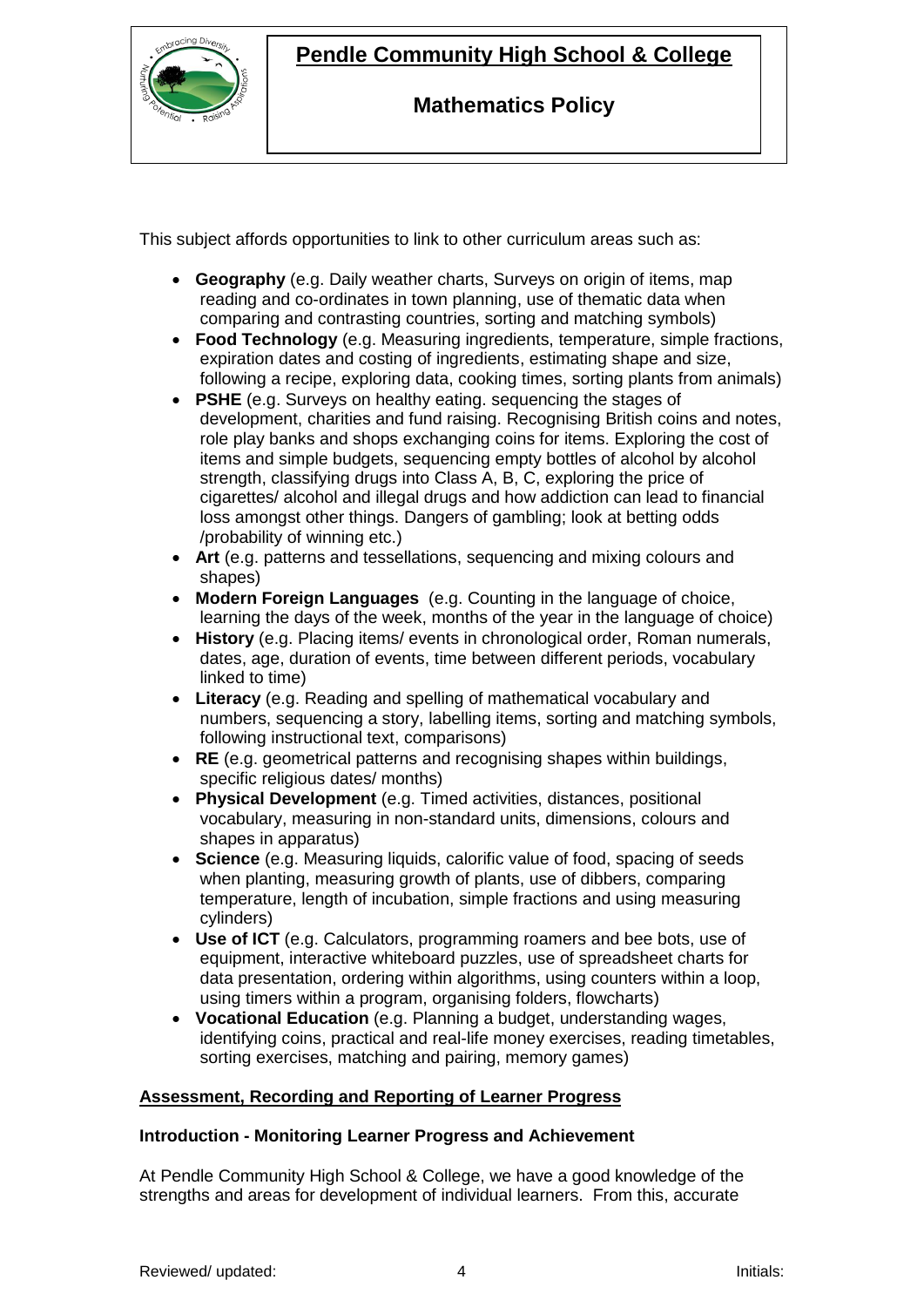

# **Pendle Community High School & College**

## **Mathematics Policy**

judgements can be discerned to ensure targets are sufficiently challenging to meet staff's high expectations through:

• Continuous Teacher assessment based on Onwards and Upwards.

- External assessment leading to nationally recognised accreditation.
- The monitoring and evaluation of Individual Education Plans (IEPs) and individual objectives, target planning and recording.

In addition, summative information can be found through:

- End of Key Stage 4 & 5 Record of Achievements.
- The Annual Review of a learner Education, Health & Care Plan.
- Through the annual End of Year Report.

Additional supporting comments can be gathered through:

- Regular Parents' Evenings.
- Comments and input from parents and other professionals.

These contribute to supporting the staff team to fully monitor, evaluate and record learner's progress.

#### **Subject Development and Resources**

The whole school development of Mathematics and purchase of resources for is planned through the annual Subject Development Planning cycle and expenditure evaluated as part of that process.

The subject leader is responsible for providing a regularly updated audit of resources available for their subject area which is made available to all teachers with a further copy available in the staff work room and relevant storage area.

At Pendle Community High School, Mathematics resources are stored in the GLT07 storeroom and classroom and some items are also stored in the cupboards within the reading library.

Each teaching base for Mathematics has a selection of resources to cover most topics within Geometry and Measurement, in addition to the whole school supply.

### **Health and Safety**

The Subject Leader for Mathematics has a general responsibility for the application of the LA and Schools Safety Policies within their subject area and are directly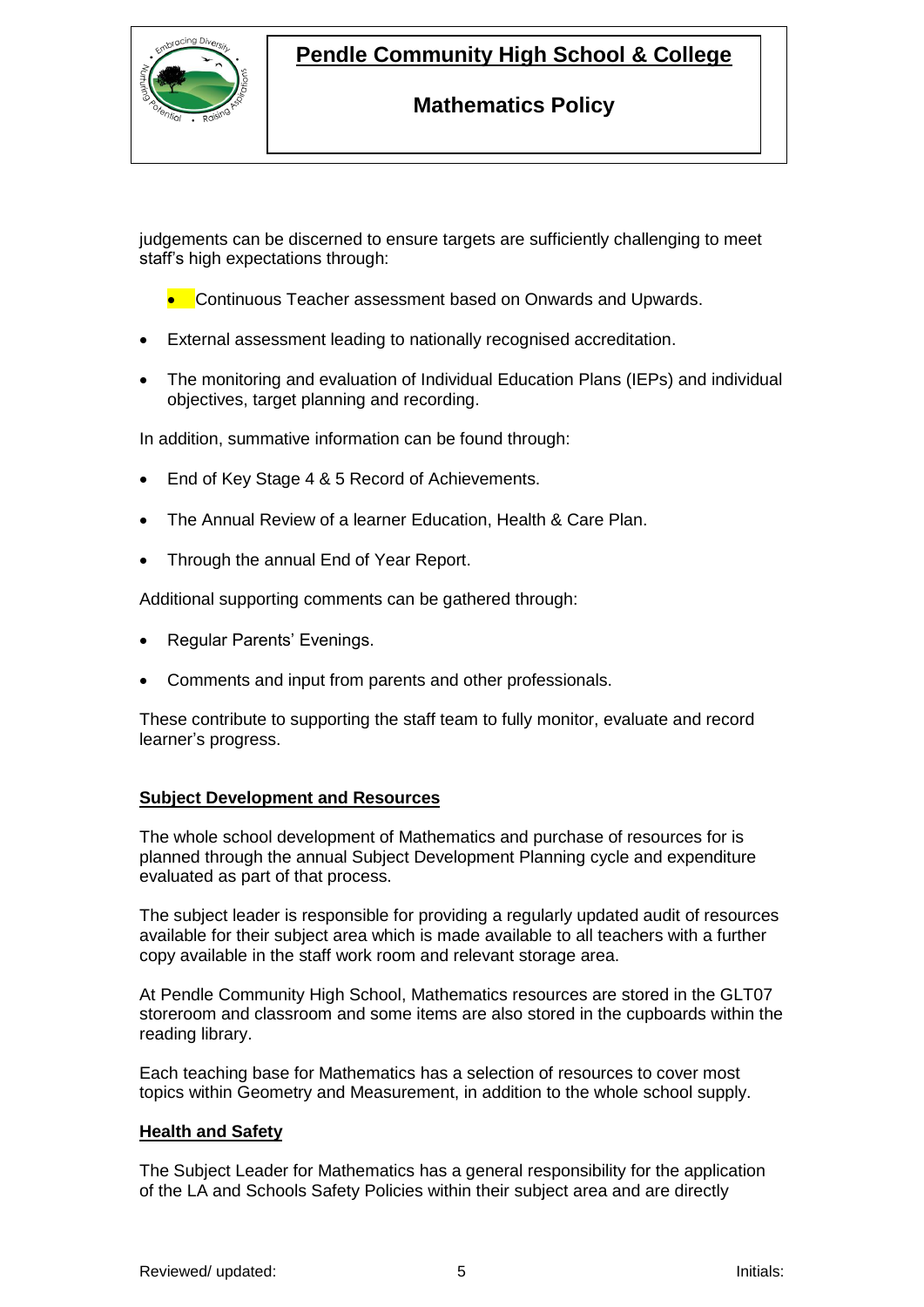

## **Pendle Community High School & College**

## **Mathematics Policy**

responsible to the Headteacher for the application of all health, safety and welfare measures and procedures within their own department/ area or work.

All employees working within the subject area and/ or specialist room have a responsibility to take reasonable care of their own health, safety (including suitable dress and footwear) and welfare of other persons who may be affected by their acts or omissions while at work. They also have a responsibility to co-operate with the subject leader so that employers can comply with their statutory duties and specific responsibilities in terms of Health and Safety as identified below:-

- Ensuring that all resources are kept in good order and that damaged resources are reported to the Subject Leader, who can then arrange for them to be mended or replaced.
- Any electrical resources are to be submitted annually for PAT testing.
- The larger and heavier boxes should be placed on the lower shelves and lighter resources on the top shelves.
- The majority of resources are kept in locked storerooms and the remaining resources are locked in the classrooms at the close of day by the site team.

### **Appendices:**

- **1. Teaching & Learning Guidance**
- **2. Subject Maps for Key Stages 3 & 4**
- **3. Schemes of Work**

### **Footnote:**

**This curriculum policy for Maths should be read in conjunction with the following policies:**

- **Whole School Policy for Curriculum, School Organisation, Curriculum Planning and Assessment Reporting & Recording (2016)**
- **Autism Policy (2016)**
- **AAC Policy (2016)**
- **Online Safety Policy (2016)**

**This is not an exclusive list of policies and should not indicate to the reader that there are no other policies relevant to the understanding of best practice within our learning community.**

Policy redrafted: April 2019

Policy approved by Staff: *C Endersby*